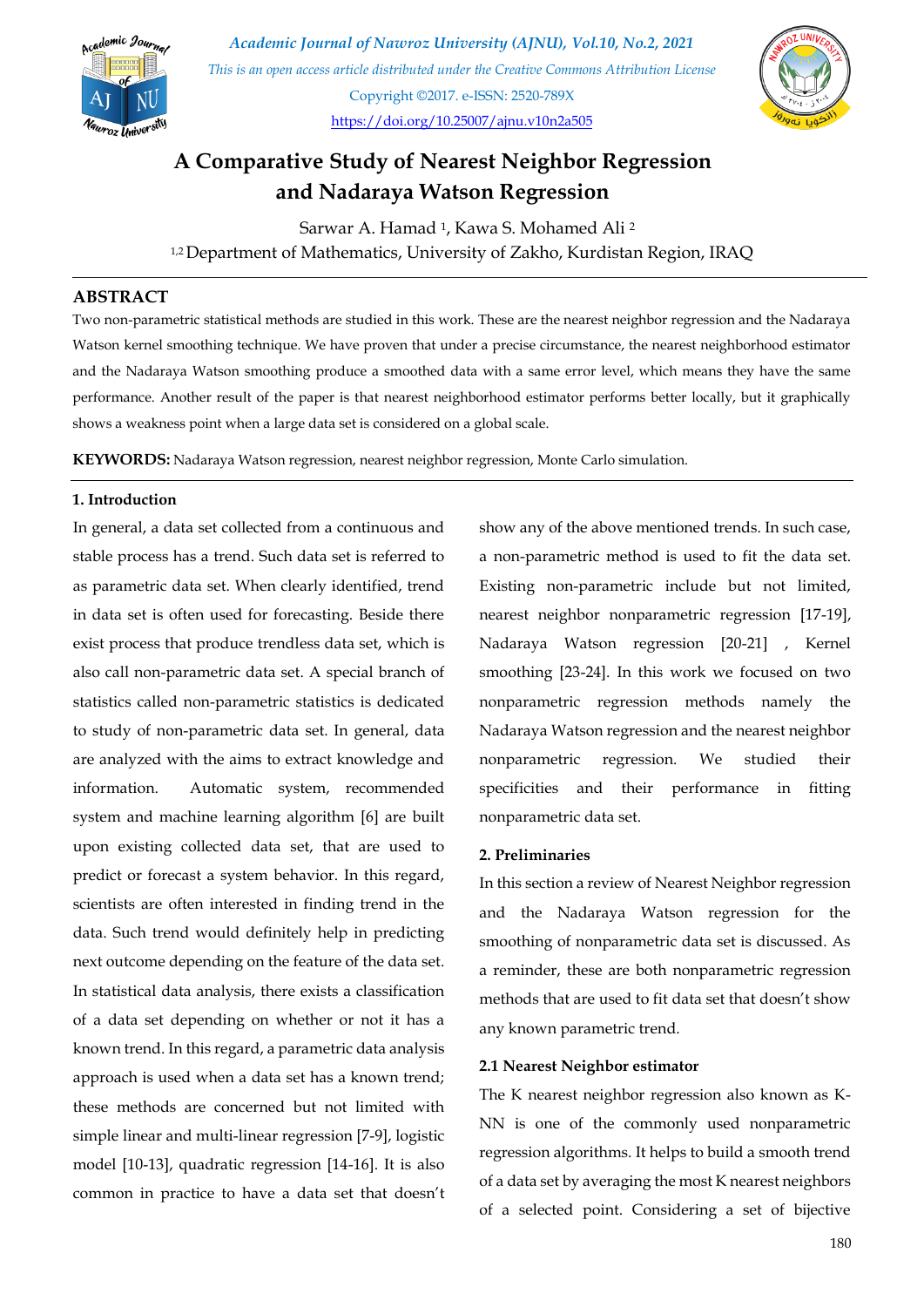correspondence between an input variable and its response denote  $\left\{\left(X_{i}, Y_{i}\right)\right\}_{i=1}^{n}$  $\left\{X_i, Y_i\right\}\right\}_{i=1}$ , where  $Y_i$  form a vector and each  $X_i$  can be a single element in the univariate or a vector in the multivariate case [19-25].

The K-NN aims to fit the experimental data set using a model which analytically written as follow

$$
\left\{Y_i = g\left(X_i\right) + \varepsilon_i\right\}_{1 \le i \le n} \tag{1}
$$

Where  $g$  is an unknown function which is assumed to be is continuous and it is at least twice differentiable,  $g \in C^2$ . The variable  $\varepsilon_i$  represent the errors terms, and it is randomly distributed with null expectation,  $E\left( \varepsilon_{i} | X_{i} \right)$  = 0. This setting motivates the estimation on the response of a point *x* by simply averaging  $Y_i$ 's values that are such that  $X_i$  's are close or surround the point  $x$ . The number  $K$ , of nearest neighbors to be sum up is an important parameter in the whole process. That is why the method often referred to ask K-nearest neighbor.

**Theorem 1:** [19] Given a data set  $\left\{\left(X_i, Y_i\right)\right\}_{i=1}^n$  $X_i, Y_i \big) \big\}_{i=1}^r$ obtained through a stochastic process, where  $Y_i$  is considered as the predicted value obtained from a random variable *Xi ,* through an unknown function *f*. An estimation of the unknown function is defined using K Nearest Neighbor estimator as follow

$$
\hat{f}_{NN}\left(x\right) = \frac{1}{k} \sum_{i=1}^{n} \delta_{ik}(x) Y_i \tag{2}
$$

where  $\delta_{ik}(x) = I(X_i \in \gamma_k(x))$  is the Kronecker symbol returning 1 if  $X_i \in \gamma_k(x)$  and 0 otherwise. Moreover,  $\gamma_k(x)$  represent the set of the *k* nearest neighbor data points to *x*.

One usually refers to *Eq(2)* as a smoothing function and its main parameter  $k$  is called the smoothing parameter. The consistency of this parameter is given by  $k = k_n \rightarrow +\infty$  and  $\frac{k}{n} \rightarrow 0$ *n*  $\rightarrow 0$  for  $n \rightarrow +\infty$ . It is

important to select suitable value of *k* in the process. In fact, depending on the data size, a too large value of *k* may lead to an over smoothed process whereas the otherwise case will lead to an under smoothed process. In application and during implementation of the K nearest neighbor algorithm, different metrics are used to enable the identification of the k nearest neighbor points, such as Euclidian distance, maximum linkage distance, minimum linkage distance, Dirac distance, among others. It is worthy noted that the Euclidean distance is by far preferred by scientists to implement K nearest neighbor algorithm.

**Definition 1** [1-2]: Euclidean distance, given two elements  $x(a_1,...,a_p)'$  and  $y(b_1,...,b_p)'$  of the normed space  $\Box$  <sup>*p*</sup>, the Euclidean distance between *x* and *y* is given by

$$
dist_{Eucl}(x, y) = \sqrt{\sum_{i=1}^{p} (a_i - b_i)^2}
$$
 (3)

Below is the K nearest neighbor algorithm. Commonly used machine learning nomenclature is used in this algorithm. In fact the initial data set  $\left\{\left(X_i, Y_i\right)\right\}_{i=1}^n$  $X_i, Y_i \big) \Big\}_{i=1}^n$  is considered as the train data set, subset of the train data set is then used to test the algorithm. This is useful to select the test set as a subset of the train set because knowing the real outcome value, that will help to measure the error level and thus to evaluate the performance of the algorithm. Later on it will be possible to predict the outcome of any other data point in the domain. The following is a K nearest neighbor algorithm that evaluates the outcome *y* of a given point *x* based on its K nearest neighbor.

**Algorithm 1:** K nearest neighbor

**Input:** *x* point to estimate outcome,

 $\left\{\left(\,X_{\,i}, Y_{i}\,\right)\right\}_{i=1}^{n}$  $\left\{X_{i}, Y_{i}\right\}_{i=1}^{n}$  the train data set,  *k* number of neighbor to consider.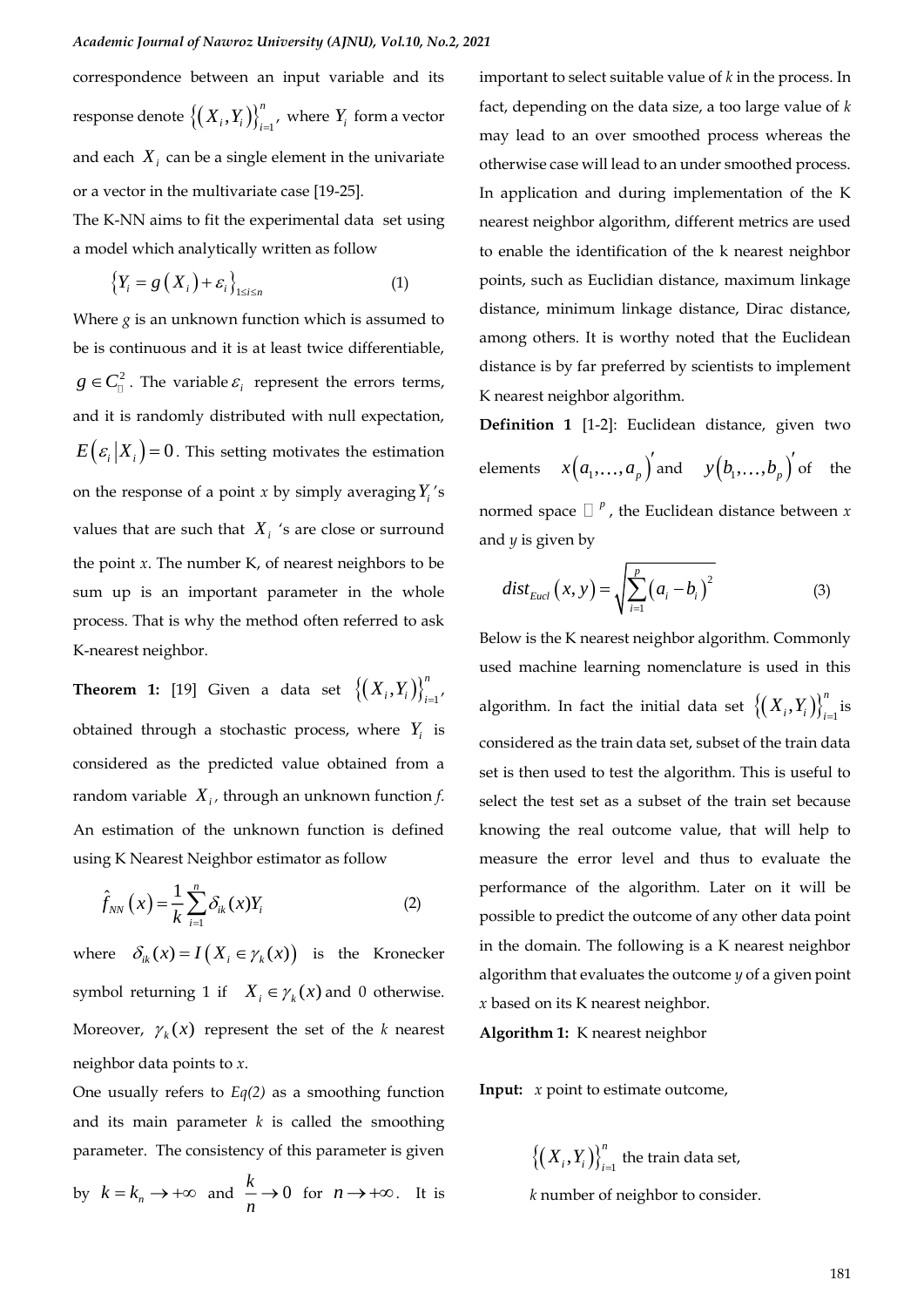#### **Output:** y estimated value

#### **BEGIN**

 $S \leftarrow 0$ , mt $\leftarrow 0$ ;

 **While**  $(mt \leq k)$ 

Return  $(x_j, y_j)$  such that

$$
dist_{Eucl}\left(x_j, x\right) = Arg_{min}\left\{dist_{Eucl}\left(x_j, \left\{x\right\}_{i=1}^{n-mt}\right)\right\};
$$
  

$$
S\leftarrow S+y_j;
$$

delete  $\left(x_{j},y_{j}\right)$  ;

 $mt \leftarrow mt+1$ :

#### **End While**

y ← Average(S);

return y;

#### **END**

Algorithm 1 is used in sequel for the evaluation of predictor values using a train data set.

# **2.2 Kernel Estimator and Nadaraya Watson Estimator**

This method is used to fit pairs of data set  $\big\{\!(X_i^{},Y_i^{}\big)\!\big\}_{i=1}^n$  $X_i, Y_i \big) \big\}_{i=1}$ obtained through stochastic process. The unknown function is fitted based on two main parameters. These are the smoothing parameter *h*, which is also called the bandwidth and the kernel function *K*, which is a function with some specifics characteristics. There exist various approaches and formulae through which a kernel estimator function is built. In this work we will focus on two of them. The first formula [22] is given by

$$
\hat{f}_{KE}\left(x\right) = \frac{1}{n} \sum_{i=1}^{n} \frac{1}{h} K\left(\frac{x - X_i}{h}\right) \tag{4}
$$

where  $K(.)$  is called the kernel function or smoother function and *h* is the bandwidth.

The second approach is called the Nadaraya-Watson smoothing [21] function and is given by the formula

$$
\hat{f}_{NW}\left(x\right) = \frac{\sum_{i=1}^{n} K\left(\frac{x - X_i}{h}\right) Y_i}{\sum_{i=1}^{n} K\left(\frac{x - X_i}{h}\right)}\tag{5}
$$

Picking a suitable bandwidth value *h* for *Eq.(5)* is crucial for the model. Hence, in this work we also focused on selection of suitable bandwidth. The kernel function  $K(.)$  has some properties that are found in detail in literature (see[22]). So far seven functions which fulfill the bandwidth requirements have been exhibited by researchers. These are Uniform, Triangle, Epanechnikov, Quadratic, Triweight, Gaussian, Cosinus. The Gaussian Kernel is the most used kernel. Further studies on kernel are given in the experimental part below.

# **2.3 Relationship between Nearest Neighbor estimator and Kernel Estimators**

There exists a large literature on how to select the bandwidth *h* in *Eq.(4)* and *Eq.(5)*. However, there isn't a steady formula that computes the number of nearest neighborhood points to be used in the process of smoothing using *Eq.(2)*. In this regard, the said selection is either done by a simple rule of thumb or even a try and error method. Fortunately, there is a relationship between the number of nearest neighborhood points *k*, to be used (see *Eq.(2)* ) and the bandwidth (see *Eq.(4)* and *Eq.(5)*). The said relation is given by

$$
\frac{k}{n}\Box h\tag{6}
$$

where *k*, *n*, and *h* are the parameters as referred to in *Eq.(2)* , *Eq.(4)* and *Eq.(5)*.

#### **3. Experimental Studies**

In this section an experimental study is carried out to investigate the performance of Nearest Neighbor estimator and the Nadaraya Watson estimator. In order to ease computation and without loss of generality, the Gaussian Kernel function will be used in sequel.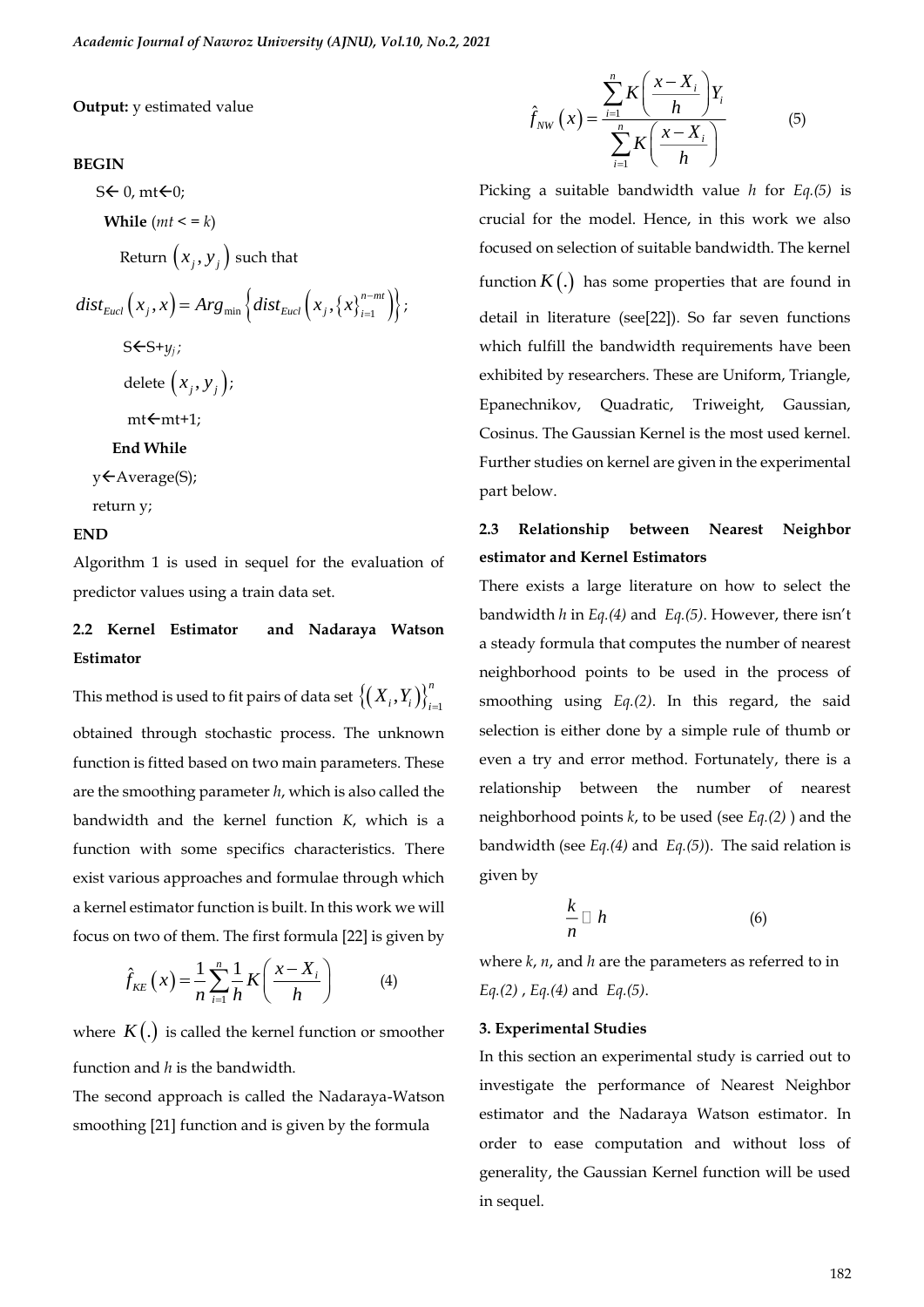The experimental data set is obtained through a stochastic process simulated as  $\left\{\left(X_{_{i}},Y_{_{i}}\right)\right\}_{i=1}^{n}$  $X_i, Y_i \big) \big\}_{i=1}^r$  $n = 100$  from the regression model defined by  $Y_i = m(X_i) + 0.5\varepsilon_i$ ,  $i = 1, \ldots, n$ . Where  $X_i \,\square \, \beta\bigl(a = 0.8, b = 2\bigr)$  and  $\{\varepsilon_i\} \,\square \, N\bigl(0, \!1\bigr)$  , and  $m(x) = (\sin (2\pi x^3))^3$ .

Before investigating the performance of the nearest neighbor estimator and the kernel estimator, let us first of all show the random effect of the stochastic data generation.





**Figure 1: 4 samples of stochastic data set.**

Figure 1 shows 4 samples of stochastically generated data sets. Indeed the aim of this figure is sure evidence of the random behavior of the process. It clearly appeared that the randomness in the generated data sets is obvious. At this point, a single sample data will be generated and will be used in what will follow for experiment on the K nearest neighbor and Nadaraya Watson methods.

# **3.1 Illustration of Kernel estimation and Nearest Neighbor Estimation**

In this section illustration of kernel estimation and Nearest Neighbor estimator are given. One round simulation is performed to generate the stochastic data set and then both the Nearest Neighbor and the Nadaraya estimators are used to fit the data set

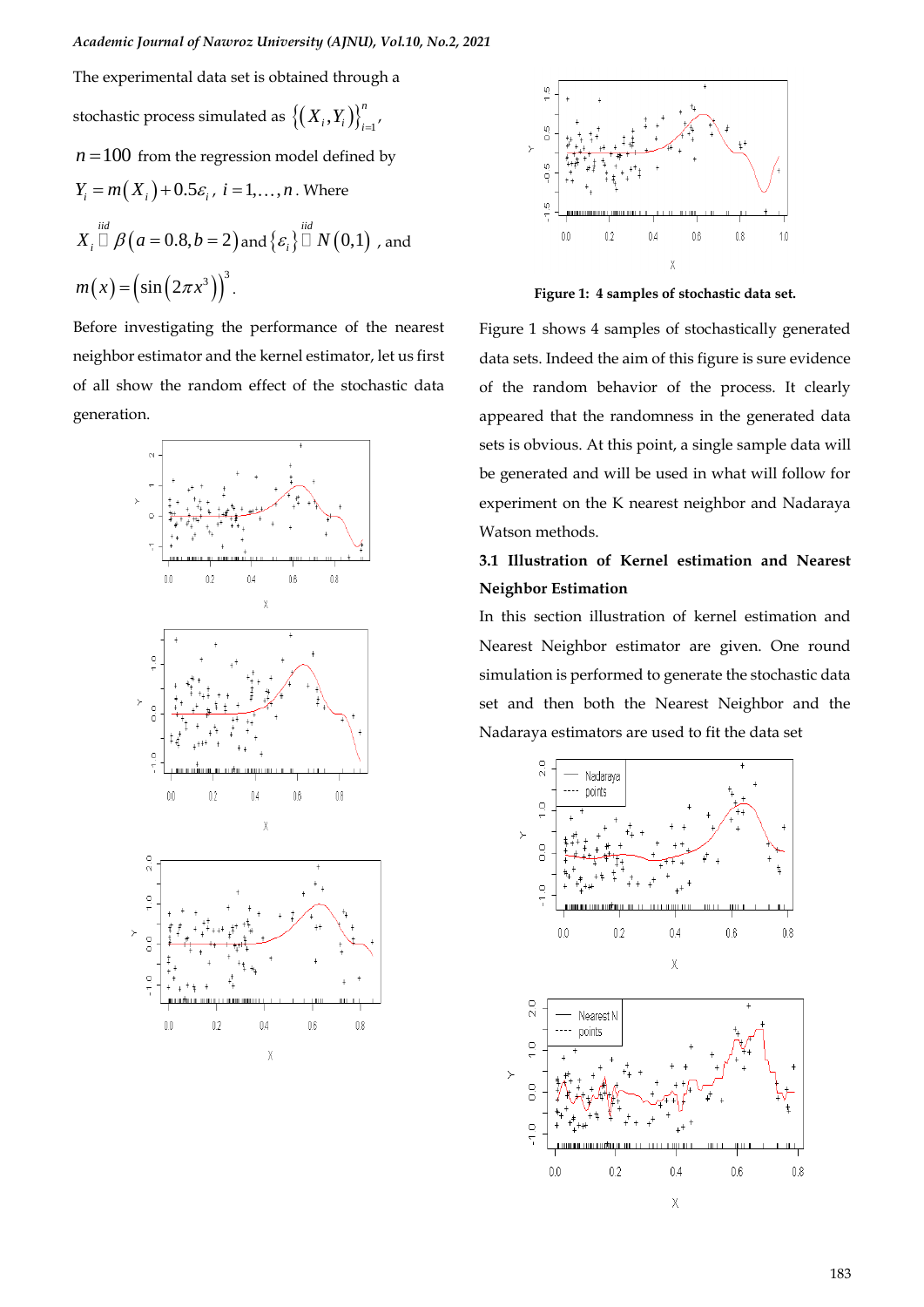## **Figure 2: (a) Nadaraya estimator , (b) Nearest Neighbor Estimator**

Figure 2 is an illustration of Nadaraya estimator and Nearest Neighbor Estimator, in which their smoothing parameters are respectively *h=0.0448* and *k=4* . More over these smoothing parameters are chosen in a way to be related by *Eq(6)*. Note that the optimal value of *h=0.0448*, was first of all obtained using the function *dpill()* of R programming language . After using the smoothing parameters to fit the data sets, further studies are done to evaluate the performance of both estimators. For this purpose, the Bias (see [5]), MSE (see [3]), Variance and MISE (see [4]) of each method are computed for performance evaluation purposes.

| Table 1: Comparative study |
|----------------------------|
|                            |

|                                       |  | Bias MSE Variance MISE |        |
|---------------------------------------|--|------------------------|--------|
| Nadaraya 0.1239 0.4514 0.1883         |  |                        | 2.0330 |
| <b>Nearest N</b> 0.1361 0.5172 0.2661 |  |                        | 2.3452 |

Given that the Nearest Neighbor estimator shown on Figure 2(b) looks under-smoothed, different larger bandwidth values were used to analysis the process, in order to observe the behavior of the graph as a function of *k*. R-programming language was used to generate all plots.





**Figure 3: Sample of Nearest Neighbor estimators for different values of** *k***.**

From Figure 3, it is clear that despite the variation of the *k* values, the obtained curves don't have global smooth shapes. Rather they are globally stretched. As a matter of fact, the Nearest Neighbor is suitable for local estimation but not for global estimation.

### **3.2 Monte Carlo Simulation**

In this section the experiment carried in section 3-1, is repeated many times in order to appraise the behavior of the two estimators. The assumptions are the following, the optimal bandwidth for kernel smoothing is computed using the R function *dpill()*, and the optimal *k* value for Nearest Neighbor is obtained from *Eq(6)*.

**Simulation 1**: In this simulation the random process used to generate the stochastic data is repeated a number of *N=40* times. Each time, the Nadaraya Watson regression is used to fit the random data set and some metrics of the fitted data set are recorded. These metrics are the Bias, MSE, Variance and MISE. The *40* records of each of those metrics are considered as observations of random variables. Moreover, their mean and standard deviation are computed.

### **Table 2: Monte Carlo of size** *N=40* **with Nadaraya Watson Estimator**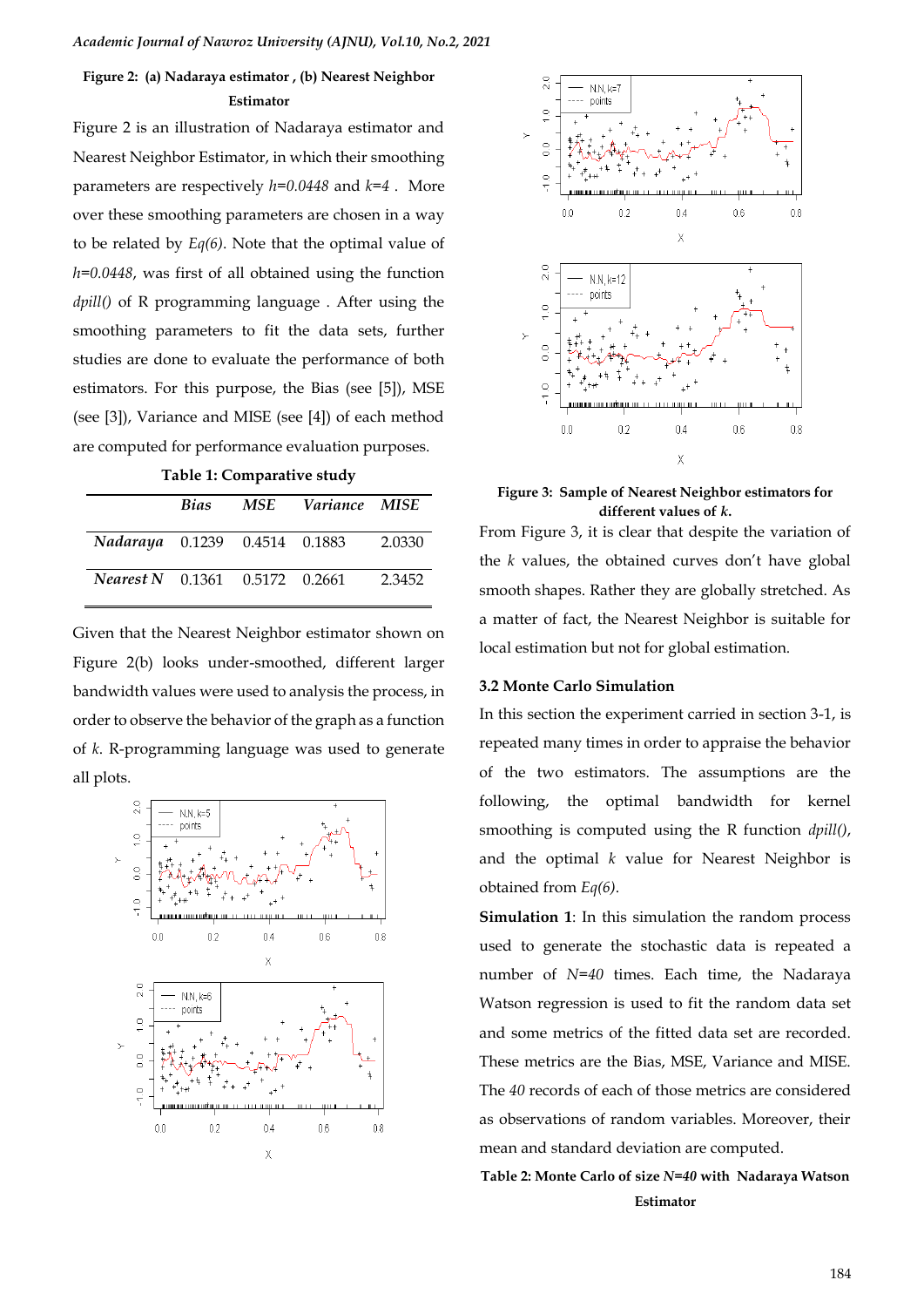*Academic Journal of Nawroz University (AJNU), Vol.10, No.2, 2021* 

|                 | <b>Bias</b>   | MSE           | <i>Variance</i> | MISE.  |
|-----------------|---------------|---------------|-----------------|--------|
| Mean            | 0.0683        | 0.4252 0.1206 |                 | 2.6527 |
| <b>Standard</b> | 0.0626 0.1185 |               | 0.0616          | 0.3028 |
| Deviation       |               |               |                 |        |

Figure 4 is the histograms of the Bias, MSE, Variance and MISE obtained from the 40 rounds Monte Carlo simulation, followed by Nadaraya Watson data fitting. These histograms aim is to graphically determine the distribution of each of those parameters. Although it is not clear enough, one can see that the bias tends to be normally distributed, whereas the MSE and Variance follow a chi-square distribution. A higher frequency simulation would probably illustrate with higher precision.

**Simulation 2**: In this simulation the random process used to generated the stochastic data is repeated a number of *N=1000* times. Each time, the Nadaraya Watson regression is used to fit the random data set and some metrics of the fitted data set are recorded. These metrics are the Bias, MSE, Variance and MISE. The 1000 records of each of those metric are considered as observations of random variables. Moreover, their means and standards deviations are computed.





**Figure 4: Bias, Variance, MSE, MISE for N=40, with Nadaraya Watson**

| Table 3: Monte Carlo of size N=1000 with Nadaraya |  |
|---------------------------------------------------|--|
| <b>Watson Estimator</b>                           |  |

|           | <b>Bias</b> | MSE    | <i>Variance</i> | MISE   |
|-----------|-------------|--------|-----------------|--------|
| Mean      | 0.0746      | 0.3897 | 0.0865          | 2.7114 |
| Standard  | 0.0467      | 0.0868 | 0.0381          | 0.3066 |
| Deviation |             |        |                 |        |

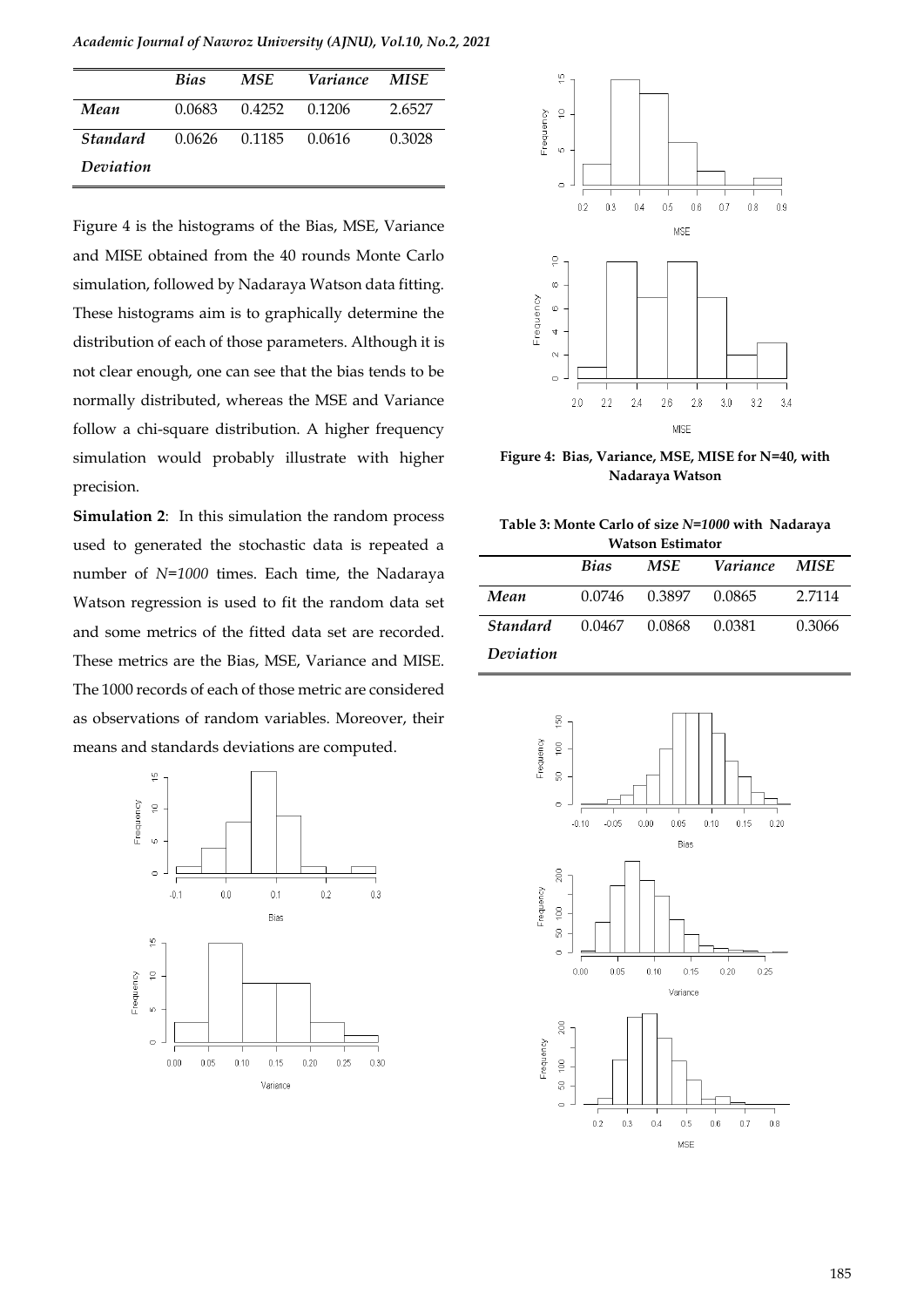#### *Academic Journal of Nawroz University (AJNU), Vol.10, No.2, 2021*



**Figure 5: Bias, Variance, MSE, MISE for N=1000, with Nadaraya Watson**

Figure 5 is the histograms of the Bias, MSE, Variance and MISE obtained from the 1000 rounds Monte Carlo simulation followed by Nadaraya Watson data fitting. These histograms aim is to graphically determine the distribution of each of those parameters. With 1000 rounds of simulations, it is clear enough to see which distributions theses parameters follow; one can see that the bias is normally distributed, whereas the MSE and Variance follow a chi-square distribution. The MISE doesn't clearly show the shape of a known distribution; however it can be fitted with a normal curve.

**Simulation 3**: In this simulation the random process used to generate the stochastic data is repeated a number of N=50 times. Each time, the Nearest Neighbor regression is used to fit the random data set and some metrics of the fitted data set are recorded. These metrics are the Bias, MSE, Variance and MISE. The 50 records of each of those metric are considered as observations of random variables. Moreover, their means and standards deviations are computed. Table 4: Monte Carlo of size *N=50* with Nearest Neighbor

|                              | <b>Bias</b> | <b>MSE</b> | Variance | MISE   |
|------------------------------|-------------|------------|----------|--------|
| Mean                         | 0.0675      | 0.3981     | 0.0896   | 2.7539 |
| <b>Standard</b><br>Deviation | 0.0417      | 0.0845     | 0.0363   | 0.3099 |





**Figure 6: Bias, Variance, MSE, MISE for N=50, with Nearest Neighbor**

Figure 6 is the histograms of the Bias, MSE, Variance and MISE obtained from the 50 rounds Monte Carlo simulation, followed by data fitting using the nearest neighbor estimator. These histograms aim is to graphically determine the distribution of each of those parameters. Although it is not clear enough, one can see that the bias tends to be normally distributed, whereas the MSE and Variance follow a chi-square distribution. A higher frequency simulation would probably illustrate with higher precision.

**Simulation 4**: In this simulation the random process used to generated the stochastic data is repeated a number of *N=1000* times. Each time, the Nearest Neighbor regression is used to fit the random data set and some metrics of the fitted data set are recorded. These metrics are the Bias, MSE, Variance and MISE. The 1000 records of each of those metric are considered as observations of random variables. Moreover, their means and standards deviations are computed.

**Table 5: Monte Carlo of size N=1000 with Nearest** 

**Neighbor**

|      | <b>Bias</b> | MSE.   | <i>Variance</i> | <b>MISE</b> |
|------|-------------|--------|-----------------|-------------|
| Mean | 0.0749      | 0.3993 | 0.0896          | 2.7238      |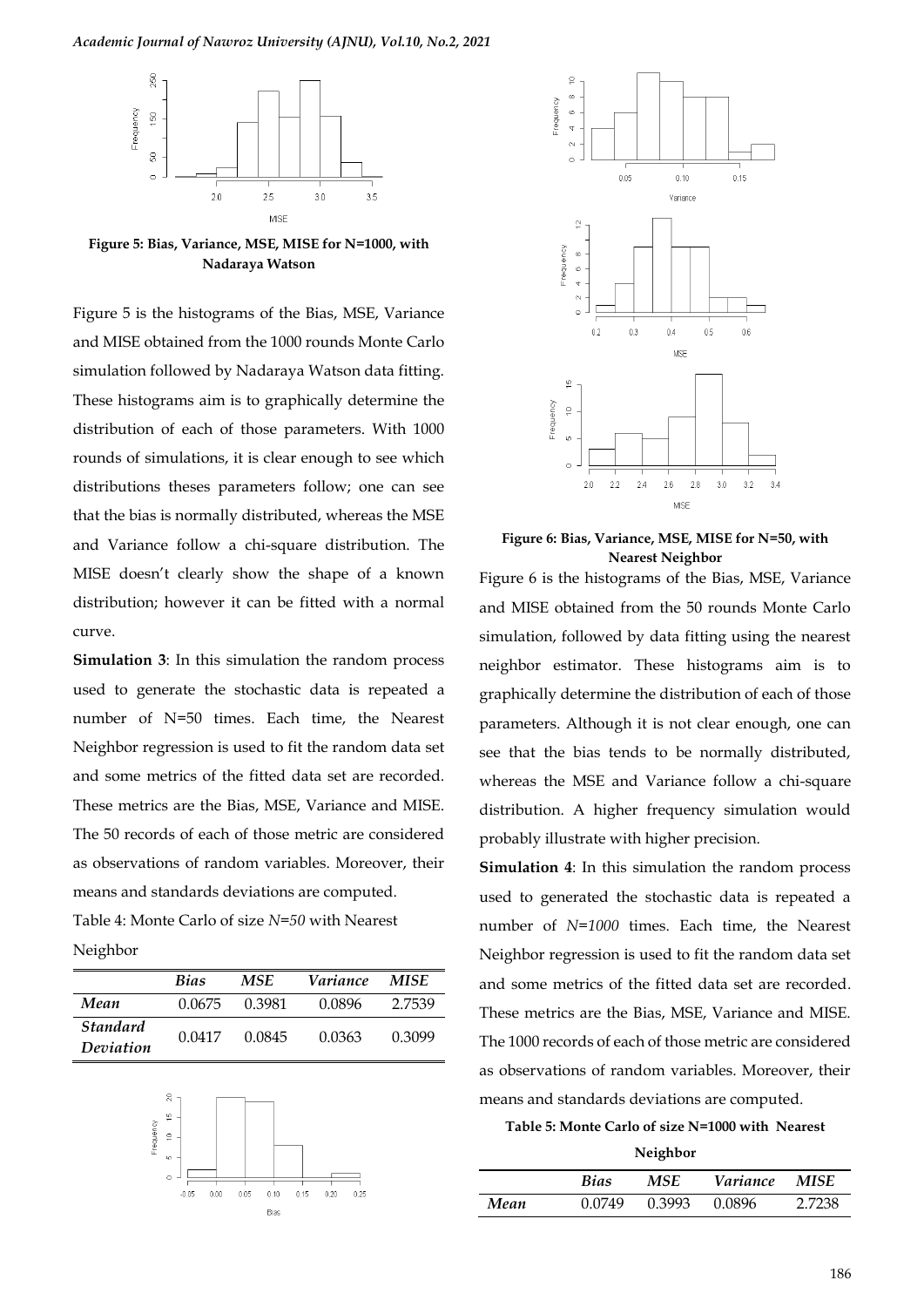#### *Academic Journal of Nawroz University (AJNU), Vol.10, No.2, 2021*



**Figure 7: Bias, Variance, MSE, MISE for N=1000, with Nearest Neighbor**

Figure 5 is the histograms of the Bias, MSE, Variance and MISE obtained from the 1000 rounds Monte Carlo simulation followed by Nearest Neighbor data fitting. These histograms aim is to graphically determine the distribution of each of those parameters. With 1000 rounds of simulations, it is clear enough to see which distributions theses parameters follow; one can see that the bias is normally distributed, whereas the MSE and Variance follow a chi-square distribution. The MISE doesn't clearly show the shape of a known distribution; however it can be fitted with a normal curve.

#### **3.3 Hypothesis Tests**

From the simulations done in the previous section,

hypothesis tests are performed to determine which method is the best between Nadaraya Watson estimator and Nearest Neighbor estimator. For both methods and in both cases, we performed the test using data obtained from the 1000 rounds Monte Carlo simulation to be more reliable. On one hand test of difference between two population means is used to check whether or not there is a significant difference between the BIAS obtained from both methods. On the other hand, a test of difference between two population variances is applied to check if there is a significant difference between the variance of the MSE of both methods.

| Table 6: Test of difference between Nearest N. and |
|----------------------------------------------------|
| Nadaraya W. BIAS population means                  |

|                 | <b>Neare</b> | Nadaray | A two tails normal test                                     |  |
|-----------------|--------------|---------|-------------------------------------------------------------|--|
|                 | st N.        | a W.    | revealed at level 0.05 that                                 |  |
| Mean            | 0.0749       | 0.0746  | the difference between the                                  |  |
| Std             | 0.0479       | 0.0467  | two population means                                        |  |
| Dev             |              |         | $-0.004 < \mu_1 - \mu_2 < 0.004$                            |  |
| Sampl<br>e size | 1000         | 1000    | might be equal to 0, hence                                  |  |
|                 |              |         | $\mu_{\scriptscriptstyle 1} = \mu_{\scriptscriptstyle 2}$ . |  |

| Table 7: Test of difference between Nearest N. and |
|----------------------------------------------------|
| Nadaraya W. MSE population variance                |

|                | <b>Nearest</b> | Nadaraya | A two tails test of     |
|----------------|----------------|----------|-------------------------|
|                | N.             | W.       | ratio between the       |
| Mean           | 0.3393         | 0.3897   | population<br>two       |
| <b>Std Dev</b> | 0.0924         | 0.0868   | variance revealed       |
| Sample         | 1000           | 1000     | that they are equal     |
| size           |                |          | $\sigma_1 = \sigma_2$ . |

Tables 6 and 7 display the results of the hypothesis tests. Form these results; one can observe that, there is no significant difference between the means of BIAS obtained from both methods. On the other hand, it is also clear that there is no significant difference between the variances of MSE obtained from both methods.

### **4. Conclusion**

Based on the Monte Carlo simulation, it appears from the histograms that for both methods (Nearest Neighbor & Nadaraya Watson), the bias are *normally distributed*, Variance and Mean Squared Error (MSE) follow a *Chi-square distribution*, but Mean Integrated